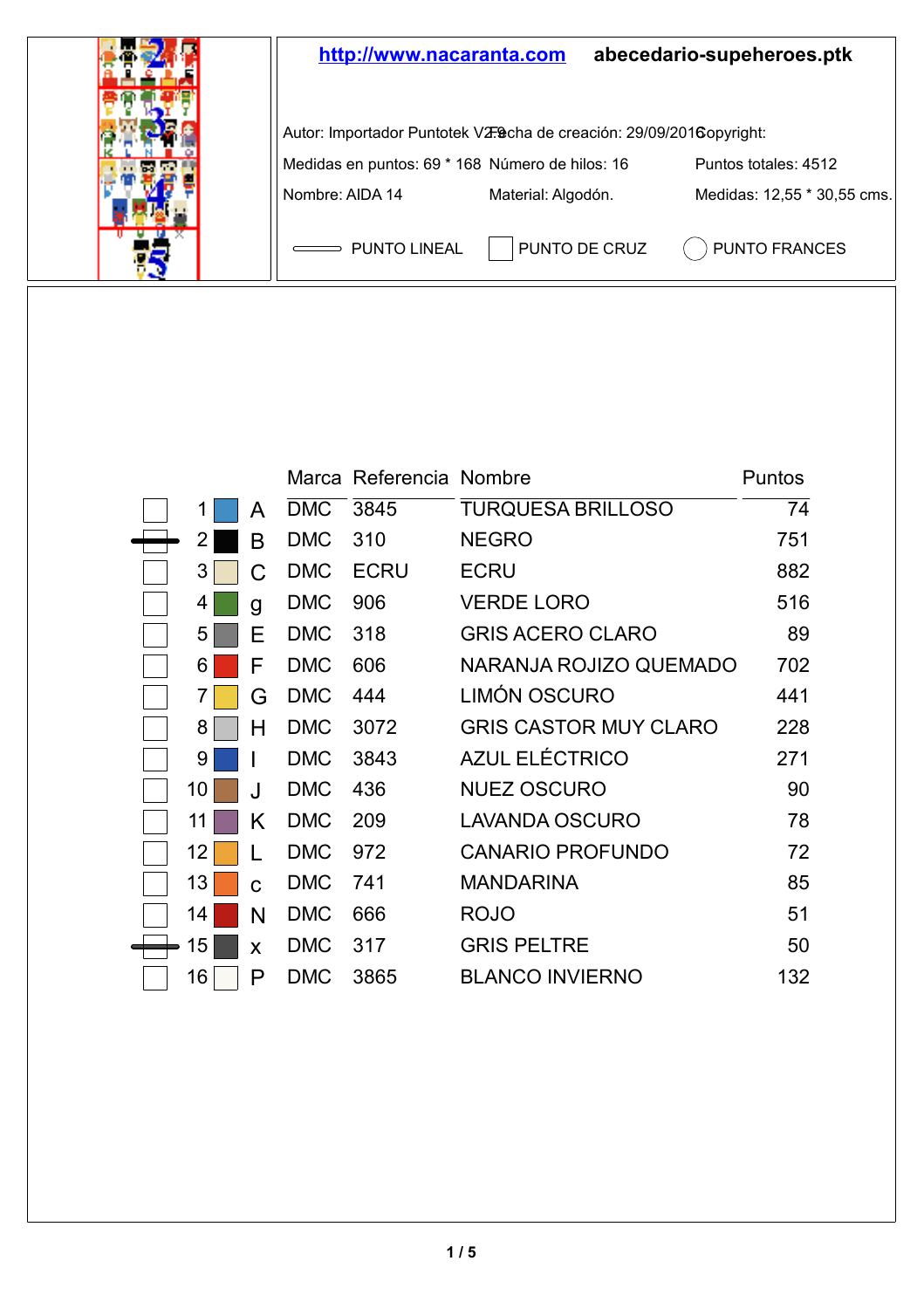| 0            | 10                                                                                                   | 20                                                                                                                                          | 30                                                    | 40                                                      | 50                                                                                         | 60                                                                                         |
|--------------|------------------------------------------------------------------------------------------------------|---------------------------------------------------------------------------------------------------------------------------------------------|-------------------------------------------------------|---------------------------------------------------------|--------------------------------------------------------------------------------------------|--------------------------------------------------------------------------------------------|
| $\mathbf{0}$ |                                                                                                      | в<br>B                                                                                                                                      |                                                       |                                                         |                                                                                            |                                                                                            |
|              |                                                                                                      | B <sub>B</sub><br>B <sub>B</sub>                                                                                                            |                                                       |                                                         | F<br>F.                                                                                    |                                                                                            |
|              | $G G G G G G G G G G G$                                                                              | <b>BBBBBBBBBB</b>                                                                                                                           | U U U U U U U U U                                     |                                                         | FFFF<br>FFF<br>F.<br>F.<br>-F.                                                             | F<br>FFFFFFF                                                                               |
| <b>G</b>     | $\overline{\mathbf{c}}$<br>G G <br>$\overline{\mathsf{c}}$<br>$\overline{c}$<br> G G<br>$\mathsf{G}$ | <b>BBBBBBBBBB</b>                                                                                                                           | JJJJJc<br>J.<br> c c                                  | $\overline{c}$                                          |                                                                                            | F.                                                                                         |
|              | $G C C C C C C C C G $                                                                               | <b>BBBBBBBBBB</b>                                                                                                                           | $J C C C C C C C C J$                                 |                                                         |                                                                                            | F<br>IF F<br>F F                                                                           |
|              | $Gc Cc Cc Cc Cc Gc$                                                                                  | <b>BBBBBBBBBB</b>                                                                                                                           | $c c c c c c c c c c$                                 |                                                         |                                                                                            | <b>BBBBBBBBBB</b>                                                                          |
|              | $Gc Cc Cc$<br>$\overline{\mathsf{c}}$<br>$\overline{\mathsf{c}}$<br>$\mathbf c$<br>G                 | <b>BBBBBBBBBB</b>                                                                                                                           | G G <br>G<br> G∣G<br>$\mathbf{G}$<br>G                | G G G<br>G<br>G                                         |                                                                                            | $\overline{\mathsf{c}}$<br> c c c c <br>$ {\bf C} {\bf C} $ ${\bf B}$<br>В                 |
|              | $C C C B C C C$<br>$c$ $c$ $c$ $c$                                                                   | <b>CBBPBBBBPBBC</b>                                                                                                                         | G<br>F<br>F<br>F<br>F<br>F<br>F                       | F<br>F<br>F<br>F G<br> c                                | FFC                                                                                        | $C$ $B$ $C$ $C$ $C$ $B$ $C$ $B$<br>c<br>B<br>C                                             |
| c c          | B<br>c c c <br> c<br>c c c<br>$ {\bf C} $ B                                                          | $C$ BB <b>P</b> BBBB <b>P</b> BB<br>C                                                                                                       | G G G G G G G G                                       | G G G G<br>$ {\bf C} $ F                                | FFC<br>F<br>F<br>$\mathbf{c}$<br>Ċ                                                         | BCCCCBC<br>C<br>$\mathbf{C}$<br>B<br>$\mathbf c$<br>B                                      |
|              | c c c c<br> c c c c c c                                                                              | c c c c c c c c <br>c c                                                                                                                     | c c c c c c c                                         | ∣c.<br> c c<br> c                                       | $c$ $F$ $c$<br>F<br>F.<br>$\mathbf{c}$<br>F<br>F<br>F                                      | $c c c c c c c s$<br>$\overline{\mathbf{c}}$<br>B                                          |
| 10           | $C C C P P P$<br>╔<br> c c c                                                                         | c c c<br> c c c                                                                                                                             | c c c                                                 | $\overline{c}$<br>$ \mathsf{c} \mathsf{c}$<br> c        | c c<br>$\overline{P}$<br>$Pc$ $Cc$<br>P<br>P                                               | $\overline{c}$<br>$CP$ $P$ $P$ $P$ $C$ $P$ $P$ $P$ $C$ $C$ $E$<br>B                        |
|              | c c c<br>  c  <br>$\mathbf{c}$<br>$\mathbf{c}$                                                       | <b>BBBBBB</b>                                                                                                                               | G[A A A A]A                                           |                                                         | F.<br>F<br>F<br>F                                                                          | в<br>F<br> c c c c <br>B<br>F.                                                             |
|              |                                                                                                      | <b>BBGBBGBB</b>                                                                                                                             | A A G A A G A A                                       |                                                         | F.<br>F.<br>l c<br>$\mathbf{c}$<br>F<br>F F.<br>l F                                        | F <sub>F</sub><br>$C$ $C$ $F$ $F$<br>В<br>$ {\bf c}$<br> c <br>$\overline{B}$              |
|              | l c<br>$\mathbf{c}$<br>$\mathbf{c}$<br> c <br><b>C</b><br>c                                          | BBGGBB<br>$\overline{B}$<br>B                                                                                                               | $\mathbf{G}$<br>A A G <br>A                           | <b>F</b> A<br>A                                         | $\mathbf{c}$<br>F<br>F<br>$\mathbf{c}$<br>F                                                | F.<br>FFF<br>F<br>F<br>F<br>F                                                              |
|              | c.                                                                                                   | ЪZ<br><b>BBBBBB</b><br>B                                                                                                                    |                                                       | $\overline{A}$<br>F                                     | F<br>F                                                                                     | c<br> c<br>F F<br>FFFF                                                                     |
|              | c c<br>c<br>c<br>Ċ                                                                                   |                                                                                                                                             | A<br>$A$ $A$ $A$ $A$ $G$ $A$                          |                                                         | $\mathbf{c}$<br>$\mathbf{C}$<br>l F                                                        | F<br>F                                                                                     |
| g            | $\mathbf{c}$<br> c c<br>c c<br>l c.<br>$q \dot q$                                                    | $\mathbf{G}$<br><b>BBBBBB</b><br>B                                                                                                          | G<br>A A A A G A                                      | G<br>E                                                  | F<br>F.<br>FF<br>F                                                                         | F F.<br>F.<br>FFF                                                                          |
|              | c c c<br>c c l<br><b>C</b>                                                                           | B<br><b>BBBBBB</b><br>в                                                                                                                     | G<br>$A$ $A$ $A$ $A$ $G$ $A$                          | G<br>F                                                  | <b>CNN</b><br>N<br>$\mathbb{N}$                                                            | F<br>F F<br>F                                                                              |
|              | G G G G G G                                                                                          | G G G G G G                                                                                                                                 | $G$ $G$ $F$ $F$ $G$ $G$                               |                                                         | FFFF<br>F.                                                                                 | FF<br>F.<br>-F<br>F.                                                                       |
|              | 999999                                                                                               | <b>BBBBBB</b>                                                                                                                               | A G G G G A                                           |                                                         |                                                                                            | c<br>FFC<br>-F.                                                                            |
| 20           | g<br>g                                                                                               | B<br>B                                                                                                                                      |                                                       | A                                                       |                                                                                            | c<br>$F$ $F$ $G$<br>F.<br>-F.                                                              |
|              | g <br>g g<br>g                                                                                       | B<br>B                                                                                                                                      | G                                                     | $\overline{\mathbf{G}}$                                 |                                                                                            | F<br>F<br>FFI                                                                              |
|              | $\mathbf{g}$<br><b>g</b>                                                                             | $\mathbf{B}$<br>B                                                                                                                           | G                                                     | G                                                       |                                                                                            | F<br>F                                                                                     |
|              |                                                                                                      |                                                                                                                                             |                                                       |                                                         |                                                                                            |                                                                                            |
|              | c l<br>l c                                                                                           | B B B                                                                                                                                       | <b>FF</b>                                             |                                                         | c c<br>c                                                                                   | <b>BBBB</b>                                                                                |
|              | Ċ.<br>l c                                                                                            | $\, {\bf B}$<br>$\mathbf{B}$                                                                                                                |                                                       | F                                                       | c.<br>c                                                                                    | $\mathbf{B}$                                                                               |
|              | c c c c                                                                                              | B B B                                                                                                                                       | F                                                     |                                                         | c<br>c                                                                                     | B B B                                                                                      |
|              | $\mathbf{c}$                                                                                         | B<br>B                                                                                                                                      |                                                       | F.                                                      | c<br>$\mathbf{c}$                                                                          | в                                                                                          |
|              | $\mathbf{c}$<br>c                                                                                    | <b>BBB</b>                                                                                                                                  | FF                                                    |                                                         | c c c                                                                                      | <b>BBBB</b>                                                                                |
|              |                                                                                                      |                                                                                                                                             |                                                       |                                                         |                                                                                            |                                                                                            |
|              |                                                                                                      | JJ<br>J/J<br> J J J J J<br>J                                                                                                                | <b>BBBBBBBBBB</b>                                     | $F$ G                                                   | $F$ $F$ $F$ $F$ $G$<br>F<br>F.                                                             | <b>NNNN</b><br>-N<br>-N                                                                    |
| 30           |                                                                                                      | JJ<br>J.<br>J<br>J<br> J J J J J                                                                                                            | <b>BBBBBBBBBB</b>                                     | $F$ G                                                   | $\overline{G}$<br>G<br> G G <br> G G G F                                                   | <b>NNNN</b><br><b>NNN</b><br><b>N</b><br>$\mathbf N$<br>N                                  |
|              |                                                                                                      | c c c c c c <br>J C<br>J                                                                                                                    | $\mathbf{q}$<br>$q \dot q$                            | $g$ $g$<br><b>g</b><br>$\mathbf{g}$                     | $\overline{\mathsf{G}}\vert \overline{\mathsf{G}}$<br> G G <br>$\overline{G}$<br>G<br> G G | <b>CCNNNN</b><br>N<br>N N<br>N                                                             |
| G            | G                                                                                                    | $\overline{\mathbf{c}}$<br> c <br>c c c c c <br>$\overline{c}$                                                                              | g<br>$\mathbf{g}$<br>g                                | F.<br>$g$ $g$<br>g<br>g                                 | G G <br>$G$ $G$ $G$ $F$<br>$\mathbf{G}$<br>G<br>G                                          | $ \mathbf{c} $<br>CCCNNN<br>N <sub>N</sub> <sub>N</sub>                                    |
| $\mathbf{G}$ | G<br>F<br>Е                                                                                          | $\overline{c}$<br>$ {\tt c} {\tt c} {\tt c} {\tt c} {\tt c} {\tt c} $<br>$\overline{c}$                                                     | $\mathbf{q}$<br>$\mathbf{q}$<br>$\alpha$<br>q<br> q q | $F$ G<br>g <sub>g</sub><br>$\mathbf{g}$<br>$\mathbf{g}$ | G G<br> G G <br> G G G F                                                                   | $\mathbf{c}$<br>$ {\tt c} {\tt c} {\tt c} {\tt c} {\tt c} {\tt c} {\tt N}$<br>N.           |
| ۱G           | P<br>P<br>G                                                                                          | P<br>c<br>g<br>P<br>$\mathbf{C}$<br>$\mathbf{g}$<br>l g <b>C</b><br>$\mathbf{g}$<br>c<br>$\mathbf{g}$<br>g                                  | B g g<br>$\mathbf{g}$<br>g<br>g                       | $B \vert g \vert g \vert g$<br>$\mathbf{g}$             | $\overline{P}$<br>$\mathbf G$<br>$\mathbb{G}$<br>G<br>G<br>G<br>PG                         | BCCCCBCNC<br>N <sub>c</sub><br>$\mathbf{C}$                                                |
| ۱G<br>IF.    | $\overline{P}$<br>P<br>F<br>l G<br>F<br>F.<br>F.<br>-F                                               | $\overline{P}$<br>$\overline{c}$<br> c <br>$\mathbf{g}$<br> c c<br>$\mathbf{g}$<br>$\mathbf{g}$<br> P<br>$\mathbf{g}$<br>$\mathbf{g}$<br> q | в<br>$\mathbf{g}$<br>$\bullet$<br>g<br>$g$ $g$        | I F I G I<br>в<br>$g$ $g$<br>g                          | G G G<br>$\overline{P}$<br>G<br>$P$ G $F$                                                  | $C$ $C$ $C$ $B$<br>$\overline{\mathbf{c}}$<br>$\mathbf{C}$<br>$\, {\bf B}$<br>CN<br>C<br>N |
|              |                                                                                                      | c c c c c c c c <br>$\mathbf{C}$<br>C.                                                                                                      | g<br>$\mathbf{q}$<br>$\mathbf{q}$<br>$q$ $q$<br>q     | $F$ G<br>g g<br>g<br>$\mathbf{g}$                       | $G$ G $G$ G $G$ F<br> G G                                                                  | $Cc Cc Cc CN$<br>$\mathbf c$<br>N                                                          |
|              | c c c<br>C<br> c c                                                                                   | $\overline{P}$<br>$\overline{P}$<br>$\overline{\mathsf{c}}$<br>PPCC<br> c c                                                                 | P P <br>P<br>$\mathbf{q}$                             | P<br>F[G]<br>g g                                        | $\overline{\mathsf{G} \mathsf{G}}$<br>G<br>G<br>G<br> G G                                  | $\overline{P}$<br> P <br>PPCCH<br>$\mathbf{c}$<br>$\mathbf c$<br>N                         |
|              | F<br>F<br>E                                                                                          |                                                                                                                                             |                                                       |                                                         | <b>F</b><br>F.<br>F<br>F.                                                                  |                                                                                            |
|              | F.<br>F                                                                                              | $\mathbf{g}$<br>$\mathbf{g}$<br>g<br>$\mathbf{g}$<br>$\mathbf{q}$<br><b>a</b>                                                               | g<br>g<br>g                                           | g<br>g                                                  | F<br>F.<br>F.<br>F.                                                                        | <b>BBBBBB</b><br><b>N</b><br>N<br>$g$ G G G G $g$ G $N$                                    |
| 40           | F<br>F<br>F<br>F                                                                                     | $B$ g $P$ $P$ $P$ $P$ $g$ $B$                                                                                                               | $q \, q$<br>$\mathbf{q}$<br>⊕                         | $\bullet$<br>$\mathbf{g}$<br>$\mathbf{g}$               | P<br>F<br>P<br>F<br>-F                                                                     | N.<br>G                                                                                    |
|              | G<br>F<br>F<br>F<br>F.<br>FF                                                                         | $\mathbf{g}$<br>P<br>P<br>$\frac{g}{P}$<br>$\frac{B}{B}$<br>B<br>$\mathbf{g}$<br>$\overline{P}$                                             | $\frac{g}{g}$<br>$g$ $g$ $g$<br>$\mathbf{g}$          | G<br>9<br>g<br>g                                        | P <br>P<br>١G<br>F.<br>F.<br>F                                                             | $g$ $g$<br>$G$ $G$ $g$ $g$<br>G<br>G                                                       |
|              | $F$ $F$ $G$<br>F                                                                                     | Ïв<br>$\overline{\mathsf{P}}\overline{\mathsf{P}}$<br>$\mathbf{g}$<br>$\mathbf{q}$                                                          | $g$ $g$ $g$ $g$<br>$\mathbf{g}$                       | <b>G</b><br>$\mathbf{g}$<br>q                           | FFFF<br>G<br>F.<br>F                                                                       | G<br>G<br>$g$ $g$<br>$\mathbf{q}$<br>$\mathbf{q}$<br>o                                     |
|              |                                                                                                      |                                                                                                                                             | ◎                                                     |                                                         |                                                                                            |                                                                                            |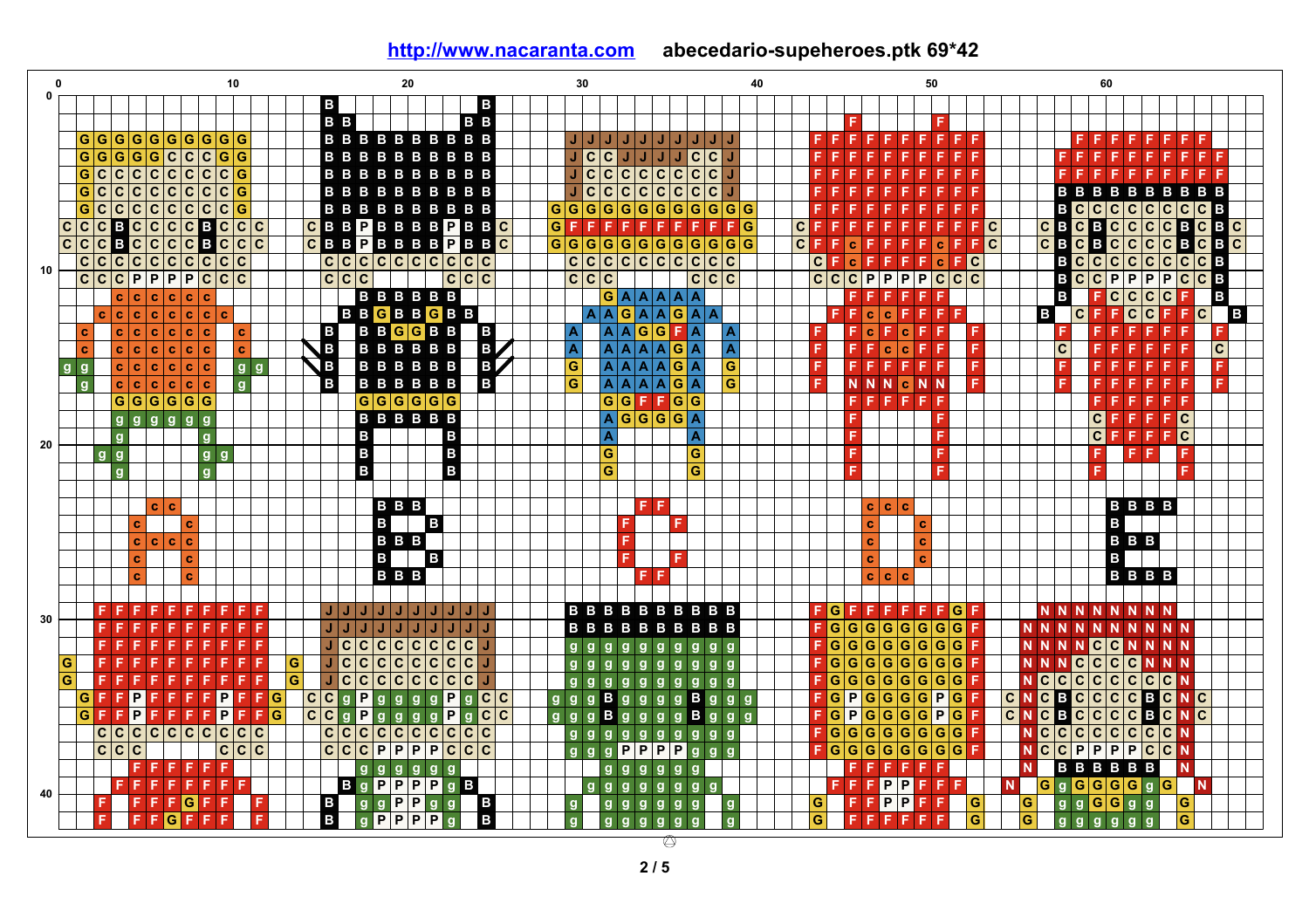**0 10 20 30 40 50 60 G G G F F F F F g g g g g g g g g g g g g g g g F F F F F F F F G g g g g g g G F F g F F F G G G F F F G G F G G F G F g g g g g g g g g g g g g g g F F F F F G G G G G G g g g g F g g K K K K K K F F F F F g g g g g g B g G F F F G F F F F F F g g g B K K K K K K F g g g g g g B B G G F F K K g g G G g G G G G g g g G G g g G G G G g g 50 F F G G G G g g g K K F g g g g G g K K F g G G G g g K K K K F g g G g g K K F g g G g g g K K F F F g J J L L J J J J J J J J g g g g g g g g g g B B B B B B B B B B L L L L L L L L L L J J J J J J J J J J J J g g g g g g g g g g B B B B B B B B B B C C C B B L L L L L L L L L L J C J J J J J g g g g g g g g g g B B B B B B B B F F F F F F F F 60 C C C C C L L L c L L c L L L J J C J J J J g g g g g g g g g g B B B B C C C C B B F F F F F F F F F F**  $\overline{c}$  $\overline{c}$ **C C C C**  $|c|$ **C L c c c L L c c c L J J g g g g g g g g g g B C C C C C C C C B F F F F C C F F F F B C C**  $\overline{c}$ **B C B C**  $|c|$ **C L L L B L L L L L L L C C C C g g g F g g g g F g g g C C B B B C C B B B C C F F F C C C F F F B C B B B C C**  $\overline{c}$ **C L L L L L L L L L L C C C C C C g g g F g g g g F g g g C C B P B B B B P B C C F C C C C C C C C F C C C P P C L L L L L L L L L L J C C C C C C C J g g g g g g g g g g C B B B C C B B B C F P P C C F P P C C C C L L L P P L L L J J J P P P P J J J g g g P P P B g g g C C C P P P P C C C F C C C C F C P P P g g g g g g H C C C C H F g g g g F F B B B B F F C P C C F B g C C C C B g P P P P g B C H H C C H H C g g F g g F g B F F B B F F F K K F B P P B**  $\overline{c}$ **C B B B B**  $\mathbf{C}$ **g g g g H H H H H H g g g F F g g g F F F F F K K K C K K K F B B P P B C C B g P P g H H H H H H g g g F F g g g B B F F B B K H K K K K K K H K 70 C B B g g C g g g g g g g g H H H H H H g F g g F g B B F F B B K H K K K K K K H K B g B g g g g g g g g E C H H H H H H C E F g g g g F g B B B B B B K H K K K K K K H K g g g g g g E B B B B B B E F F G G F F B B B B B B C H K K K K K K H C B g g g g B I I I I I I g A A A A g B B B B B B E H I I I I I I H E B B B B H I I g g E H I E E E E I H E H g B B H H g I I A A E H B E E E E B H E B в g g E E A A E H H H H E g g I A A F F K K g g I A A A A F F F K K 80 g g I A A A F F F K K g I A A F F K K g g F g I I I I A A F K K**  $\circ$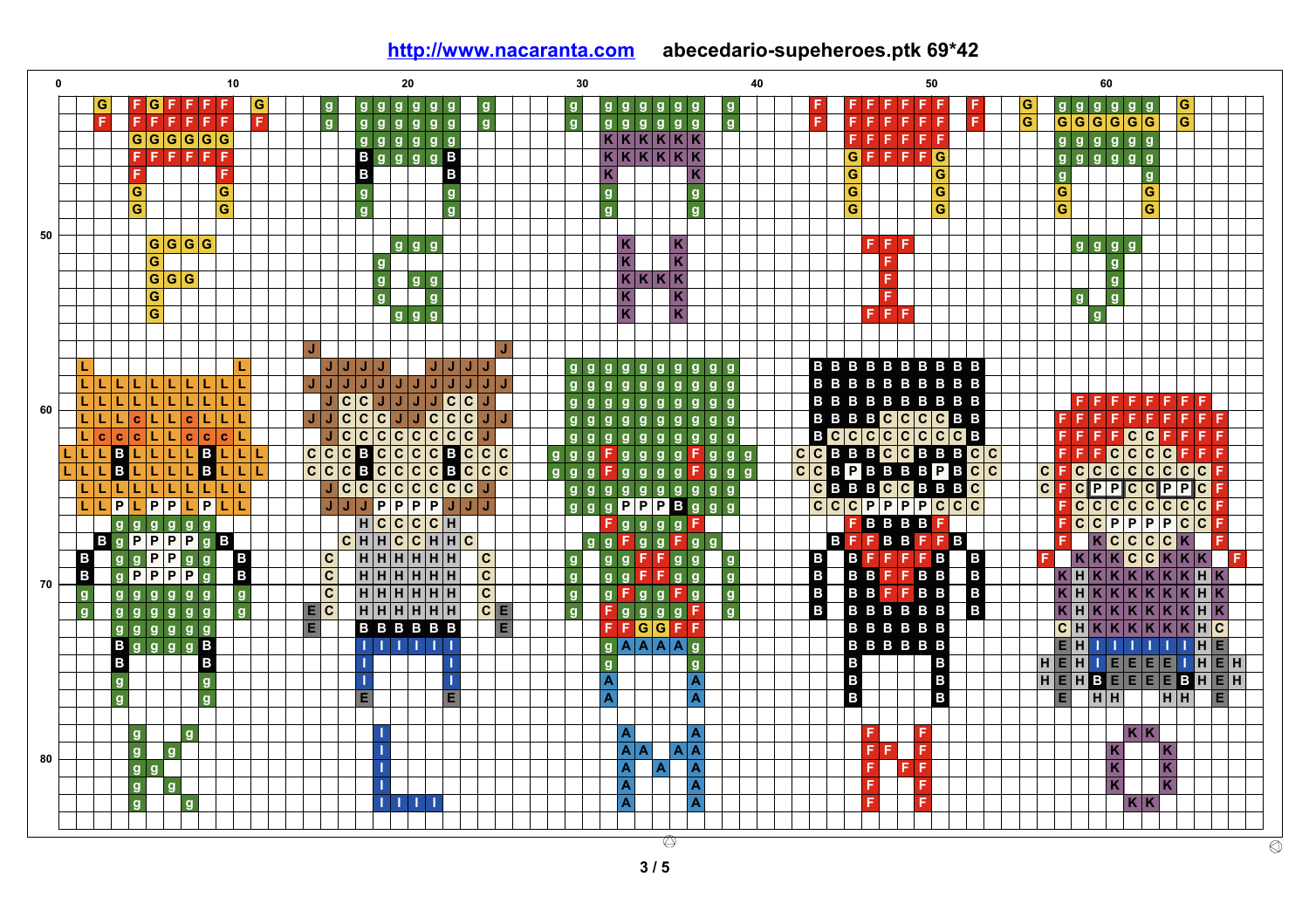|     |                           |                         |                         |            |   |                             |                         | 10                                                     |      |    |   |       |                |      |                         |                                            | 20             |       |   |                |                                                                                  |                         | 30             |                         |             |                         |                |    |     |                 |                                     |                                        |                | 40 |                                 |                |                  |      |                         |                                                                          |      | 50             |                         |                         | 60 |  |       |                         |                                                             |              |              |         |   |                             |           |                          |       |   |
|-----|---------------------------|-------------------------|-------------------------|------------|---|-----------------------------|-------------------------|--------------------------------------------------------|------|----|---|-------|----------------|------|-------------------------|--------------------------------------------|----------------|-------|---|----------------|----------------------------------------------------------------------------------|-------------------------|----------------|-------------------------|-------------|-------------------------|----------------|----|-----|-----------------|-------------------------------------|----------------------------------------|----------------|----|---------------------------------|----------------|------------------|------|-------------------------|--------------------------------------------------------------------------|------|----------------|-------------------------|-------------------------|----|--|-------|-------------------------|-------------------------------------------------------------|--------------|--------------|---------|---|-----------------------------|-----------|--------------------------|-------|---|
|     |                           |                         |                         |            |   |                             |                         |                                                        |      |    |   |       |                |      |                         |                                            |                |       |   |                |                                                                                  |                         |                |                         |             |                         |                |    |     |                 |                                     |                                        |                |    |                                 |                |                  |      |                         |                                                                          |      |                |                         |                         |    |  | H H H |                         |                                                             |              |              | H H     |   |                             |           |                          | H H H |   |
|     |                           |                         |                         |            |   |                             |                         |                                                        |      |    |   |       | H              |      |                         |                                            |                |       |   | H              |                                                                                  |                         |                |                         |             |                         |                |    |     |                 |                                     |                                        |                |    |                                 |                |                  |      |                         |                                                                          |      |                |                         |                         |    |  |       | H H                     |                                                             |              |              | HH      |   |                             |           |                          | $H$ H | € |
|     |                           |                         |                         |            |   |                             |                         |                                                        |      |    |   |       | HHHH           |      |                         |                                            |                | HHHH  |   |                |                                                                                  |                         |                |                         |             |                         |                |    |     |                 | <b>BBBBBBBBBB</b>                   |                                        |                |    |                                 |                |                  |      |                         | <b>BBBBBBBBBB</b>                                                        |      |                |                         |                         |    |  |       |                         |                                                             |              |              |         |   | $HEEEHHEEH$                 |           |                          |       |   |
|     | G                         | $\mathbf G$             | G                       |            |   |                             |                         | G G G G G G G                                          |      |    |   |       |                |      |                         | H   H   H   H   H   H   H   H   H          |                |       |   |                |                                                                                  |                         |                |                         |             |                         |                |    |     |                 | <b>BBBBBBBBBB</b>                   |                                        |                |    |                                 |                |                  |      |                         | <b>BBBBBBCCBB</b>                                                        |      |                |                         |                         |    |  |       |                         | EE                                                          |              |              | E E H H |   | <b>EEEE</b>                 |           |                          |       |   |
|     | G                         | $\overline{G}$          |                         |            |   |                             |                         | <b>GGGGGGGG</b>                                        |      |    |   |       |                |      |                         | H   H   H   H   H   H   H   H              |                |       |   |                |                                                                                  |                         |                |                         |             |                         |                |    |     |                 | <b>BCBBBBCCBB</b>                   |                                        |                |    |                                 |                |                  |      |                         | $B$ $C$ $C$ $C$ $B$ $C$                                                  |      |                | C C B                   |                         |    |  |       |                         | E E E E H H                                                 |              |              |         |   | E E E E                     |           |                          |       |   |
|     | G                         | $\overline{G}$          |                         |            |   |                             |                         | $Gc c c G G$                                           |      |    |   |       | $\overline{H}$ |      |                         | $ c c c $ $ H H c c c H$                   |                |       |   |                |                                                                                  |                         |                | B                       |             |                         |                |    |     |                 | $C C C C C C C C B$                 |                                        |                |    |                                 | $\, {\bf B}$   |                  |      |                         | C C C B C C C                                                            |      |                | <b>C</b> B              |                         |    |  |       |                         | $E$ $E$ $E$ $E$ $H$ $H$                                     |              |              |         |   | $E$ $E$ $E$ $E$ $E$         |           |                          |       |   |
| 90  | $\overline{G}$            | $\overline{G}$          | c                       |            |   |                             |                         | $c$ <sub>c</sub> $c$ <sub>c</sub> $c$ <sub>6</sub> $s$ |      |    |   |       |                |      |                         | $H C C C C C C C C C H$                    |                |       |   |                |                                                                                  |                         |                |                         |             |                         |                |    |     |                 | $B$ $C$ $C$ $C$ $C$ $C$ $C$ $C$ $B$ |                                        |                |    |                                 |                |                  |      |                         |                                                                          |      |                |                         |                         |    |  |       |                         |                                                             |              |              |         |   | $G C C C H H C C C G$       |           |                          |       |   |
|     | $C G C B C C C C B C G C$ |                         |                         |            |   |                             |                         |                                                        |      |    |   | c c   |                |      |                         |                                            |                |       |   |                | $C \  \  \, C \  \  \, C \  \  \, C \  \  \, C \  \  \, C \  \  \, C \  \  \, C$ |                         |                |                         |             |                         |                |    |     |                 | CCBBBCCBBBCC                        |                                        |                |    |                                 |                |                  |      |                         | ___ <mark>B_C_C_C_C_C_C_B_</mark><br><mark>C_C_C_B_C_C_C_B_C_C_C_</mark> |      |                |                         |                         |    |  |       |                         |                                                             |              |              |         |   | $C G C B C C C C B C G C$   |           |                          |       |   |
|     | $ c $ <sub>G</sub> $ c $  |                         | іві                     |            |   |                             |                         | $C C C C B C G C$                                      |      |    |   | c c c |                |      |                         |                                            |                |       |   |                | c c c                                                                            |                         |                |                         |             |                         |                |    |     |                 | CCBPBBBBPB                          |                                        | c c            |    |                                 | $\overline{c}$ | c c              |      |                         | B C C C C B                                                              |      |                | C                       | c c                     |    |  |       |                         |                                                             |              |              |         |   |                             |           | $ c $ <sub>G</sub> $ c $ |       |   |
|     | G                         | $\mathbf{c}$            | $\overline{c}$          |            |   |                             |                         | c c c c c c c c                                        |      |    |   |       | $\overline{c}$ |      |                         | <b>CBCCCCB</b><br>CCCCCCC<br>c c c c c c c |                |       |   |                |                                                                                  |                         |                | $\overline{\mathbf{c}}$ |             |                         |                |    |     |                 | <b>BBBCCBBBC</b>                    |                                        |                |    |                                 |                | $\overline{c c}$ |      |                         | c c c c c                                                                |      | $\mathbf c$    | c                       | $ \mathbf{c} $          |    |  |       |                         | $G$ $C$ $C$ $C$ $C$ $C$                                     |              |              |         |   |                             | $ c c $ G |                          |       |   |
|     | G                         | $\overline{\mathsf{c}}$ | C P                     |            |   |                             |                         | $P$ $P$ $P$ $C$ $C$ $G$                                |      |    |   |       |                |      |                         | $C C C P P P P C C C$                      |                |       |   |                |                                                                                  |                         |                |                         |             | c c c P                 |                |    |     |                 | $P$ $P$ $C$ $C$ $C$                 |                                        |                |    |                                 |                |                  |      |                         | $C C C P P P P C C C$                                                    |      |                |                         |                         |    |  |       |                         |                                                             |              |              |         |   | $G C C P P P P C C G$       |           |                          |       |   |
|     | G                         |                         |                         |            |   | $E[E]E[E]E$                 |                         | G                                                      |      |    |   |       |                |      | $\overline{\mathbf{H}}$ |                                            |                |       |   |                |                                                                                  |                         |                |                         |             | F                       | F              |    |     | $G$ $G$ F F     |                                     |                                        |                |    |                                 |                |                  | 11 I |                         | ш                                                                        |      |                |                         |                         |    |  |       |                         | $\vert G \vert$                                             |              |              |         |   | <b>BBBBBB</b>               |           | l G                      |       |   |
|     | G                         |                         | CHHClCHHCl              |            |   |                             |                         |                                                        | l G  |    |   |       |                | TП   |                         | $\blacksquare$                             |                | .     |   |                |                                                                                  |                         |                |                         | g           |                         |                |    |     |                 | $F$ F G G B F g                     |                                        |                |    |                                 |                |                  |      |                         | FFFFF                                                                    | IF.  |                | FIL                     |                         |    |  |       |                         |                                                             |              |              |         |   | $C$ B $E$ B $B$ B $C$       |           |                          |       |   |
|     | <b>C</b>                  |                         |                         |            |   | HHHHHH                      |                         | $ {\bf c} $                                            |      |    |   |       | т              |      |                         |                                            | $\blacksquare$ | Ш     |   |                |                                                                                  |                         |                | $ {\bf c} $             |             |                         | F.F.           | FF |     | в               | F                                   | $\mathbf c$                            |                |    |                                 |                |                  |      |                         |                                                                          |      |                |                         | - 1                     |    |  |       |                         |                                                             |              |              |         |   | <b>CFBBBBBBFC</b>           |           |                          |       |   |
|     | $\mathbf{C}$              |                         |                         |            |   | $\frac{1}{2}$               |                         | $ \mathbf{c} $                                         |      |    |   |       | T              |      |                         | 1 H H                                      | Iн             |       |   |                |                                                                                  |                         |                | $\overline{\mathsf{c}}$ |             |                         | F              |    |     | $G$ $G$ $F$ $F$ |                                     | $\overline{\mathbf{c}}$                |                |    |                                 |                |                  | 1 H  |                         | I F                                                                      | FILE |                |                         | T.                      |    |  |       | c                       |                                                             |              |              |         |   | <b>BEBBEBFC</b>             |           |                          |       |   |
|     | A                         |                         |                         |            |   | $HHHHHH$                    |                         |                                                        |      |    |   |       | $\overline{H}$ |      |                         |                                            |                | HH.   |   | H              |                                                                                  |                         |                | g                       |             |                         | F.F.           |    |     | FFFF            |                                     | $\mathbf{g}$                           |                |    |                                 |                |                  |      |                         |                                                                          |      |                |                         | п                       |    |  |       | $\overline{\mathbf{c}}$ |                                                             |              |              |         |   | <b>BBBBBFC</b>              |           |                          |       |   |
| 100 | A                         |                         |                         |            |   | H H H H H                   |                         |                                                        |      |    |   |       | H              |      |                         |                                            |                |       | П | H              |                                                                                  |                         |                | g                       |             |                         | F F            | F. |     | FFF             |                                     | $\mathbf{g}$                           |                |    |                                 | $\overline{c}$ |                  |      |                         |                                                                          |      | - 11           |                         | $\overline{c}$          |    |  |       | $\overline{c}$          |                                                             |              |              |         |   | <b>BBBBBB</b>               |           | F C                      |       |   |
|     |                           |                         |                         |            |   | $F$ $F$ $\Pi$ $\Pi$ $F$ $F$ |                         |                                                        |      |    |   |       |                |      | TП                      |                                            |                |       |   |                |                                                                                  |                         |                |                         |             |                         |                |    |     | G G G G G G     |                                     |                                        |                |    |                                 |                |                  |      |                         | G G G G G G                                                              |      |                |                         |                         |    |  |       |                         |                                                             |              |              |         |   | $F$ G $G$ G $G$ G $G$ G $F$ |           |                          |       |   |
|     |                           |                         |                         |            |   | CHHHHHC                     |                         |                                                        |      |    |   |       |                |      |                         |                                            |                | .     |   |                |                                                                                  |                         |                |                         |             | $\mathbf{g}$            |                |    |     |                 | g                                   |                                        |                |    |                                 |                |                  |      |                         | <b>TEEFFI</b>                                                            |      |                |                         |                         |    |  |       |                         |                                                             | FП           |              |         |   | <b>TITLE</b>                |           |                          |       |   |
|     |                           |                         | $\overline{\mathbf{c}}$ |            |   |                             | $\overline{\mathsf{c}}$ |                                                        |      |    |   |       |                |      |                         |                                            |                |       |   |                |                                                                                  |                         |                |                         |             | g                       |                |    |     |                 | g                                   |                                        |                |    |                                 |                |                  |      |                         |                                                                          |      |                |                         |                         |    |  |       |                         |                                                             |              | F.           | F       | F | $F \perp F$                 |           |                          |       |   |
|     |                           |                         | A                       |            |   |                             | A                       |                                                        |      |    |   |       |                |      | H                       |                                            |                |       | H |                |                                                                                  |                         |                |                         |             |                         |                |    |     | B               |                                     |                                        |                |    |                                 |                |                  | F    |                         |                                                                          |      | F              |                         |                         |    |  |       |                         |                                                             |              |              |         |   | <b>GFFFFG</b>               |           |                          |       |   |
|     |                           |                         | A                       |            |   |                             | A                       |                                                        |      |    |   |       |                |      | $\blacksquare$          |                                            |                |       | H |                |                                                                                  |                         |                |                         |             | $\frac{B}{B}$           |                |    |     |                 | İв                                  |                                        |                |    |                                 |                |                  | F.   |                         |                                                                          |      | F              |                         |                         |    |  |       |                         |                                                             | $\mathbf{G}$ |              |         |   |                             | G         |                          |       |   |
|     |                           |                         |                         |            |   |                             |                         |                                                        |      |    |   |       |                |      |                         |                                            |                |       |   |                |                                                                                  |                         |                |                         |             |                         |                |    |     |                 |                                     |                                        |                |    |                                 |                |                  |      |                         |                                                                          |      |                |                         |                         |    |  |       |                         |                                                             |              |              |         |   |                             |           |                          |       |   |
|     |                           |                         |                         | $A \mid A$ |   |                             |                         |                                                        |      |    |   |       |                |      |                         | HHHH                                       |                |       |   |                |                                                                                  |                         |                |                         |             |                         | F.             | F  |     |                 |                                     |                                        |                |    |                                 |                |                  |      |                         | <b>TILL</b>                                                              |      |                |                         |                         |    |  |       |                         |                                                             |              |              | 1111111 |   |                             |           |                          |       |   |
|     |                           |                         |                         | A          | A |                             |                         |                                                        |      |    |   |       |                |      |                         | œ                                          |                | H     |   |                |                                                                                  |                         |                |                         |             |                         | F.             |    | IF. |                 |                                     |                                        |                |    |                                 |                |                  |      | -11                     |                                                                          |      |                |                         |                         |    |  |       |                         |                                                             |              |              |         |   |                             |           |                          |       |   |
| 110 |                           |                         |                         | $A$ $A$    |   |                             |                         |                                                        |      |    |   |       |                |      |                         | $\overline{H}$                             |                | $H$ H |   |                |                                                                                  |                         |                |                         |             |                         | F              | F  |     |                 |                                     |                                        |                |    |                                 |                |                  |      |                         | . <b>.</b>                                                               |      |                |                         |                         |    |  |       |                         |                                                             |              |              |         |   |                             |           |                          |       |   |
|     |                           |                         |                         | A          |   |                             |                         |                                                        |      |    |   |       |                |      |                         | HHH                                        |                |       |   |                |                                                                                  |                         |                |                         |             |                         | F              |    |     |                 |                                     |                                        |                |    |                                 |                |                  |      |                         |                                                                          |      |                |                         |                         |    |  |       |                         |                                                             |              |              |         |   |                             |           |                          |       |   |
|     |                           |                         |                         | A          |   |                             |                         |                                                        |      |    |   |       |                |      |                         |                                            | H              |       |   |                |                                                                                  |                         |                |                         |             |                         | -F             |    | F.  |                 |                                     |                                        |                |    |                                 |                |                  |      | <b>TILL</b>             |                                                                          |      |                |                         |                         |    |  |       |                         |                                                             |              |              |         |   |                             |           |                          |       |   |
|     |                           |                         |                         |            |   |                             |                         |                                                        |      |    |   |       |                |      |                         |                                            |                |       |   |                |                                                                                  |                         |                |                         |             |                         |                |    |     |                 |                                     |                                        |                |    |                                 |                |                  |      |                         |                                                                          |      |                |                         |                         |    |  |       |                         |                                                             |              |              |         |   |                             |           |                          |       |   |
|     |                           |                         |                         |            |   |                             |                         |                                                        |      |    |   |       |                |      |                         |                                            |                |       |   | $g$ $g$        | $\mathbf{g}$                                                                     | g                       | g              | $g$ $g$                 |             | $g$ $g$ $g$             |                |    |     |                 |                                     |                                        |                |    | <b>BBB<mark>G</mark>GBBB</b>    |                |                  |      |                         |                                                                          |      |                |                         |                         |    |  |       |                         |                                                             |              |              |         |   |                             |           |                          |       |   |
|     |                           |                         |                         |            |   |                             |                         |                                                        |      |    |   |       |                |      |                         |                                            |                |       |   | $\mathbf{g}$   | $g$<br>$\mathbf{g}$                                                              | $\mathbf{g}$            | $g$ $g$ $g$    |                         |             | $g$ $g$ $g$             |                |    |     |                 |                                     | B <mark>GG</mark><br>G <mark>GG</mark> |                |    | <b>GFFGGGB</b><br>GGGGGGG       |                |                  |      |                         |                                                                          |      |                |                         |                         |    |  |       |                         | $C C C C C C C C C C$                                       |              |              |         |   |                             |           |                          |       |   |
|     |                           |                         |                         |            |   |                             |                         |                                                        |      |    |   |       |                |      |                         |                                            |                |       |   |                | F F.                                                                             | $\mathbf{g}$            | $g$ $g$ $g$    |                         |             | $F$ $F$ $g$             |                |    |     |                 |                                     |                                        |                |    |                                 |                |                  |      |                         |                                                                          |      |                | $\overline{c}$          |                         |    |  |       |                         | c c c c c c c c c                                           |              |              |         |   |                             |           |                          |       |   |
|     |                           |                         |                         |            |   |                             |                         |                                                        |      |    |   |       |                |      |                         |                                            |                |       |   | $\mathbf{q}$   | F F                                                                              | F                       | g/g            |                         |             | $F$ $F$ $F$ $g$         |                |    |     |                 |                                     | B C                                    | $\overline{c}$ |    | c c c c c c s                   |                |                  |      |                         |                                                                          |      |                | $\overline{\mathbf{c}}$ |                         |    |  |       |                         | $c c c c c c c c c c c $                                    |              |              |         |   |                             |           |                          |       |   |
|     |                           |                         |                         |            |   |                             |                         |                                                        |      |    |   |       |                |      |                         |                                            |                |       |   | $\mathbf{g}$   | F B                                                                              | F                       |                |                         |             | FFFBF<br>FFFBF<br>FFFFF | g              |    |     |                 | B                                   | $\overline{\mathbf{c}}$                | $\overline{c}$ |    | c c c c c s                     |                |                  |      |                         |                                                                          |      |                | $\overline{\mathbf{c}}$ |                         |    |  |       |                         | $C C C C C C C C C C$                                       |              |              |         |   |                             |           |                          |       |   |
|     |                           |                         |                         |            |   |                             |                         |                                                        |      |    |   |       |                | $B$  |                         |                                            |                |       |   |                | F B                                                                              | F                       |                |                         |             |                         | $\overline{g}$ |    |     |                 | $C$ $B$ $C$                         |                                        |                |    | $B$ $C$ $C$ $C$ $B$ $C$ $B$ $C$ |                |                  |      |                         |                                                                          |      |                | $\overline{\mathbf{c}}$ | $\overline{\mathbf{c}}$ |    |  |       |                         | $ {\tt c} {\tt c} {\tt c} {\tt c} {\tt c} {\tt c} {\tt c} $ |              |              |         |   |                             |           |                          |       |   |
| 120 |                           |                         |                         |            |   |                             |                         |                                                        | в    |    |   |       |                | B II |                         |                                            |                |       |   | $\mathbf{q}$   | F F                                                                              | F.                      |                |                         |             |                         | g              |    |     |                 | $\overline{c}$ B                    | $\overline{\mathbf{c}}$                | B              |    | $C$ $C$ $C$ $B$ $C$ $B$ $C$     |                |                  |      |                         |                                                                          |      | C              | $\overline{\mathbf{c}}$ |                         |    |  |       |                         | $C$ BCCCCBCCC                                               |              |              |         |   |                             |           |                          |       |   |
|     |                           |                         |                         |            |   |                             |                         |                                                        |      |    |   |       |                |      |                         |                                            |                |       |   | $\mathbf{q}$   | FFP                                                                              |                         | $\overline{P}$ | P                       | F.          | F                       | $\mathbf{g}$   |    |     |                 | B                                   |                                        |                |    |                                 |                |                  |      |                         |                                                                          |      | $\overline{c}$ | $\overline{\mathsf{c}}$ | $\overline{\mathsf{c}}$ |    |  |       |                         |                                                             |              | <u>तातात</u> |         |   |                             |           |                          |       |   |
|     |                           |                         |                         |            |   |                             |                         |                                                        |      |    |   |       |                |      | <b>HILL</b>             |                                            |                |       |   |                |                                                                                  | $g$ $g$ $g$             |                |                         | $g$ $g$ $g$ |                         |                |    |     |                 | B                                   |                                        |                |    | CCCCCCCCB<br>CCPPPPCCB          |                |                  |      |                         |                                                                          |      |                | $\overline{\mathbf{c}}$ | $\overline{\mathbf{c}}$ |    |  |       |                         | B <mark>c c c c B c c</mark><br>C c c c c c c c             |              |              |         |   |                             |           |                          |       |   |
|     |                           |                         |                         |            |   |                             |                         |                                                        | F.   |    |   |       |                |      |                         |                                            |                |       |   |                |                                                                                  | ggg <mark>GG</mark> ggg |                |                         |             |                         |                |    |     |                 | в                                   |                                        | G              |    | FCCFG                           |                |                  |      | B                       |                                                                          |      |                |                         |                         |    |  |       |                         | $C C C P P P P C C C$                                       |              |              |         |   |                             |           |                          |       |   |
|     |                           |                         |                         |            |   |                             |                         |                                                        | 11 H | F. |   | F.    | F.             | ❶    |                         |                                            |                |       |   | $\mathbf{g}$   |                                                                                  | Ggggg                   |                |                         | G           |                         | <b>g</b>       |    |     |                 | B                                   | $ {\bf c} $                            |                |    | FGFFGFC                         |                |                  |      |                         | $\overline{B}$                                                           |      |                |                         |                         |    |  |       |                         | <b>XKBBKX</b>                                               |              |              |         |   |                             |           |                          |       |   |
|     |                           |                         |                         |            |   |                             |                         |                                                        | F    |    |   | ◆     | F.             | F    |                         |                                            |                |       |   | $\frac{9}{10}$ |                                                                                  | $G G G G G G$           |                |                         |             |                         | g              |    |     |                 | $\overline{c}$                      |                                        |                |    | G F G G F G<br>F G G G G F      |                |                  |      | $ {\bf c} $             |                                                                          |      |                |                         |                         |    |  |       |                         | <b>x x K B B K x x</b>                                      |              |              |         |   |                             |           |                          |       |   |
|     |                           |                         |                         |            |   |                             |                         |                                                        |      | F  | F | F     | F<br>П         |      |                         |                                            |                |       |   |                |                                                                                  | $G$ $G$ $G$ $G$ $G$ $G$ |                |                         |             |                         | G              |    |     |                 |                                     |                                        |                |    |                                 |                |                  |      | $\overline{\mathsf{c}}$ |                                                                          |      |                |                         |                         |    |  |       |                         | $x \mathbf{H} x x x x x x \mathbf{H} x$                     |              |              |         |   |                             |           |                          |       |   |
|     |                           |                         |                         |            |   |                             |                         |                                                        |      |    |   |       |                |      |                         |                                            |                |       |   |                |                                                                                  |                         |                |                         |             |                         |                |    | భ   |                 |                                     |                                        |                |    |                                 |                |                  |      |                         |                                                                          |      |                |                         |                         |    |  |       |                         |                                                             |              |              |         |   |                             |           |                          |       |   |